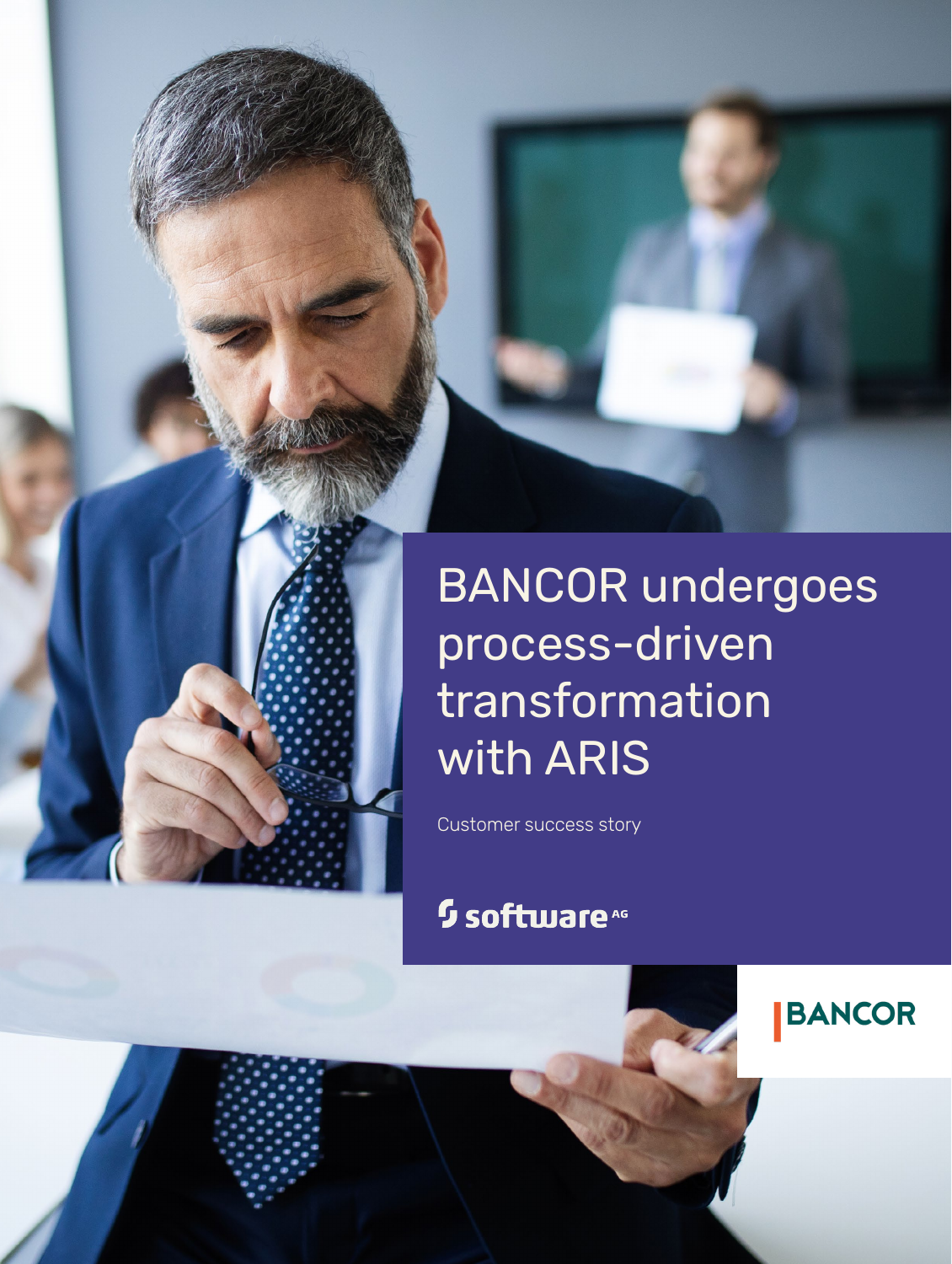"ARIS Enterprise has put us on a path toward a long-awaited business process transformation. It's given us the ability to model processes with unparalleled visibility—and we're only getting started."

– Rosana Polimanti | Organization and process manager



### **Customer profile**

Banco de la Provincia de Córdoba (BANCOR) is a public financial institution that serves as the official banking entity of the province of Córdoba, Argentina. Established in 1873, it provides a range of financial products, including savings and checking accounts, credit cards, loans and mortgages, as well as investment advisory services. BANCOR operates 152 branches and 70 service centers, has more than 3,000 employees and serves 1.7 million individual and corporate clients.

### **New challenges**

- Rapidly changing banking industry
- Reliance on manual business processes hindering efficiency
- Need to document regulatory compliance
- Desire to integrate new customer-facing products
- Absence of a bank-wide process map

#### **Software AG solutions**

- ARIS Business Design & Strategy
- ARIS Rollout & Change Management
- ARIS Business Automation & Connectivity

#### **Key benefits**

- Diagrammed complete flow processes of three core business areas
- Identified opportunities for process improvement
- Streamlined employee workflows
- Expedited bank-wide digitalization
- Provided unmatched process visibility

### A financier rooted in history

As the official bank of Argentina's second-largest province, BANCOR has a rich history of promoting economic development. For nearly 150 years, it's been a go-to institution for citizens and businesses alike—with customers drawn to its transparency, commitment to local enterprise, and presence in more than 200 cities and towns across Córdoba.

A few years back, BANCOR had arrived at a crossroads. In an era of growing financial complexity, management knew their ability to thrive was increasingly tied to the efficiency of their business processes. But as the financial world went digital, BANCOR's systems were stuck in the past: 98% of its processes were documented in paper manuals and cumbersome instruction documents.

A lack of system automation meant that even minor process updates led to massive headaches and prevented the development of a bank-wide process map. Not only did this hinder staff efficiency, it also meant the bank risked non-compliance with its auditors and made it harder to keep up with ever shifting banking regulations. Ultimately, by limiting the performance of new services and products, this poor process visibility threatened its core customer experience.

As BANCOR management came to realize, the time had arrived for a business process transformation. Shrewdly, they chose the industry-leading business process analysis platform to power it: ARIS Enterprise from Software AG.

### Capabilities system architects crave

For BANCOR, the choice of ARIS Enterprise came down to two main factors: ease of use and capabilities that would give it the efficiency it craved. Before inking a deal, management entertained several competing proposals. But Software AG's stood out.

Software AG's ARIS Business Design & Strategy promised unrivaled ability to design, document, analyze—and optimize—business processes, while offering business strategy mapping, dashboarding and charts, and in-depth scenario planning. ARIS Rollout & Change Management offered the ability to tightly manage change and cascade new processes across all of its bank locations, as well as view, publish and successfully collaborate on processes across complex organizational structures. With ARIS Business Automation & Connectivity, the bank could better align its processes with IT, thereby maximizing productivity. And the potential to build an API interface was an exciting prospect.

BANCOR also knew that ARIS was simple to integrate—and highly regarded throughout the world of finance. "From the experiences of others in the industry, we knew that ARIS was a first-class product," said Rosana Polimanti, organization and process manager. "For us, the choice was clear."